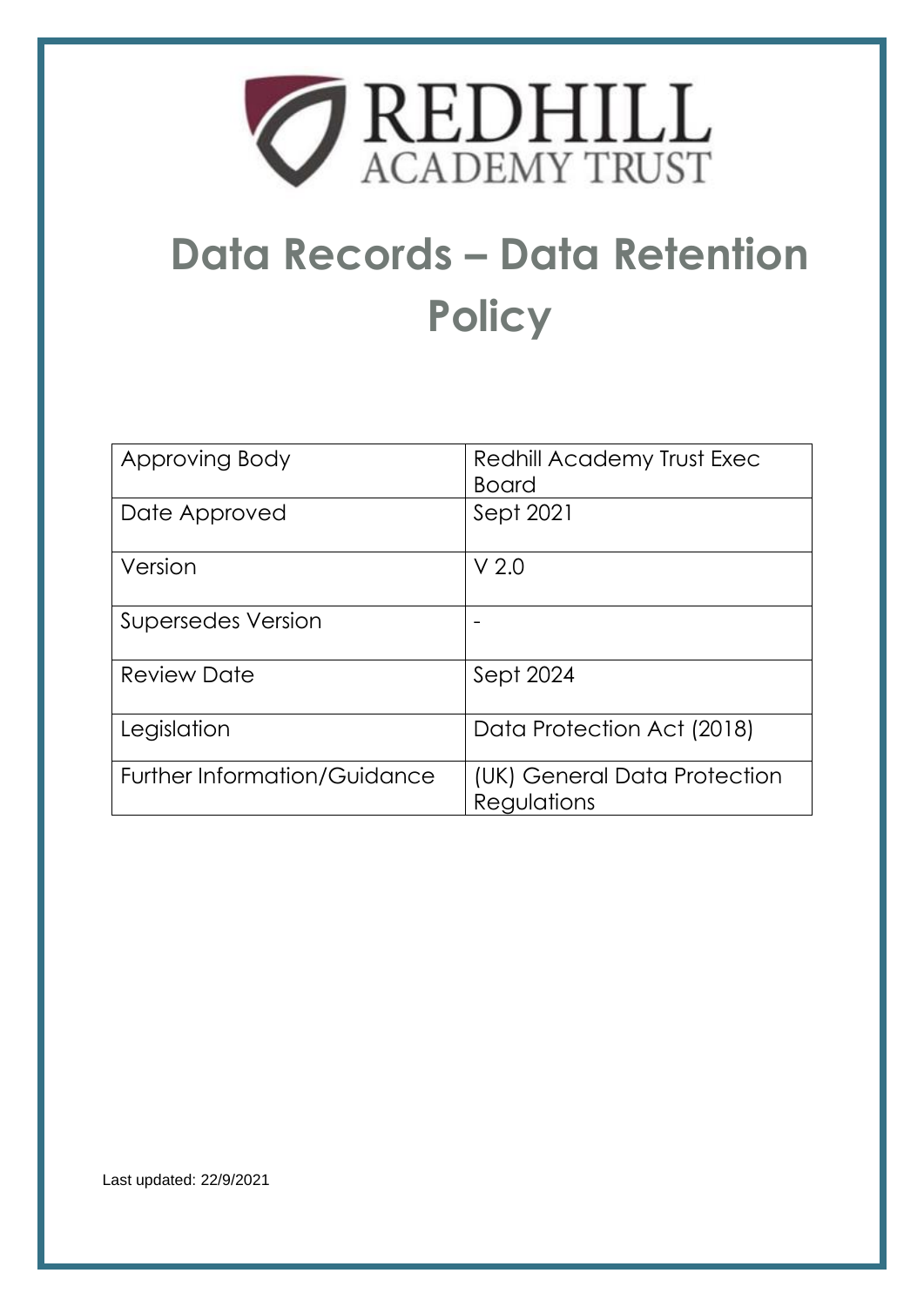# **Contents:**

#### **[Statement of intent](#page-2-0)**

- 1. [Legal framework](#page-3-0)
- 2. [Responsibilities](#page-3-1)
- 3. Management of student records
- 4. Retention of student records and other student-related information
- 5. Retention of staff records
- 6. Retention of senior leadership and management records
- 7. Retention of health and safety records
- 8. Retention of financial records
- 9. Retention of other academy records
- 10. Storing and protecting information
- 11. Accessing information
- 12. Information audit
- 13. Disposal of data
- 14. Monitoring and review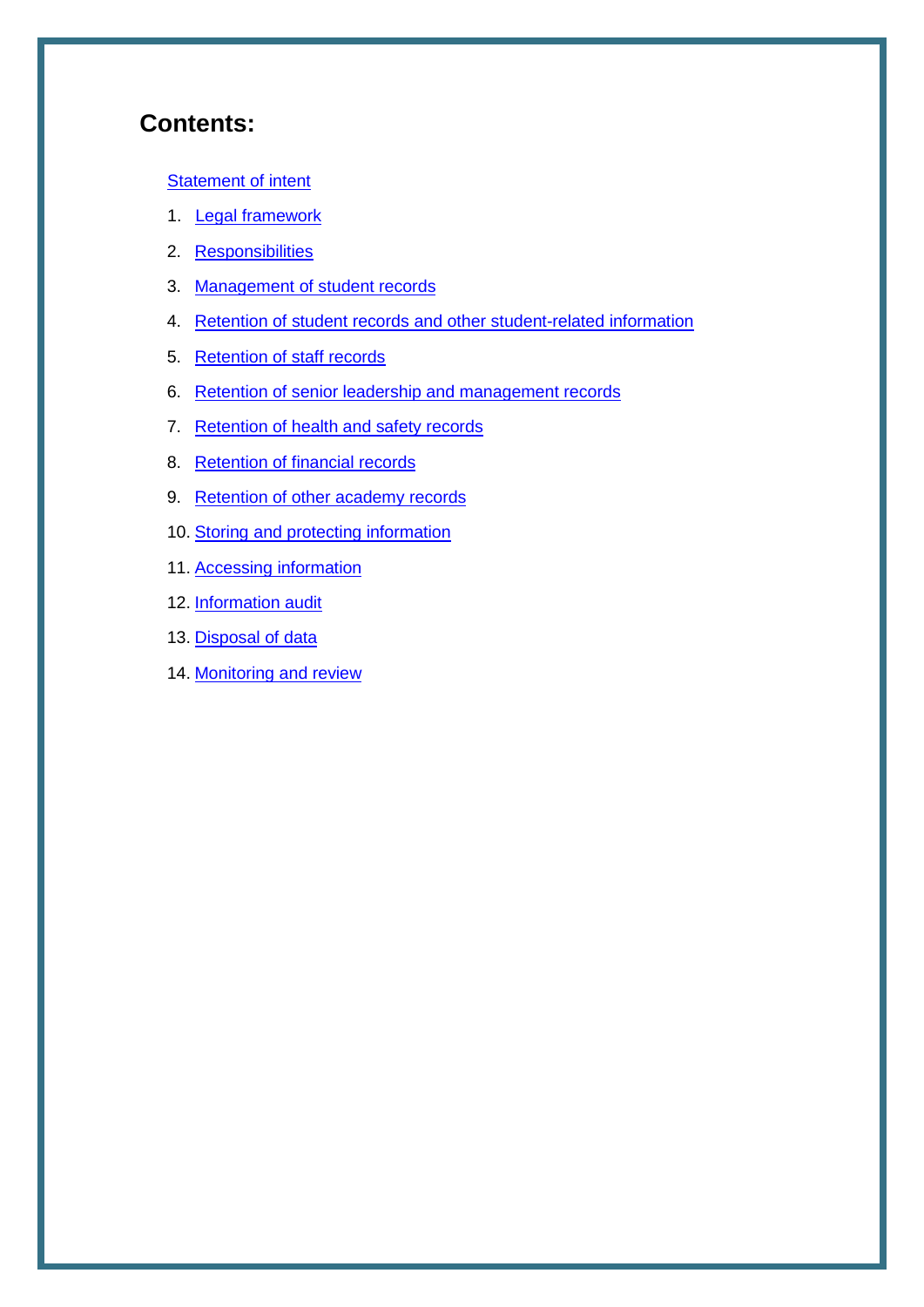### <span id="page-2-0"></span>**Statement of intent**

The Redhill Academy Trust and its individual Academies are committed to maintaining the confidentiality of its information and ensuring that all records within Academies are only accessible by the appropriate individuals. In line with the requirements of the UK General Data Protection Regulation (UK GDPR), each academy also has a responsibility to ensure that all records are only kept for as long as is necessary to fulfil the purpose(s) for which they were intended.

Each academy adopts this policy to outline how records are stored, accessed, monitored, retained and disposed of, in order to meet their statutory responsibilities.

This document complies with the requirements set out in the UK GDPR, which came into effect on 25 May 2018.

For the avoidance of doubt, where the word student is used in the main tabular section, this also refers to pupils and where the document references the Trust this also includes is subsidiary Academies.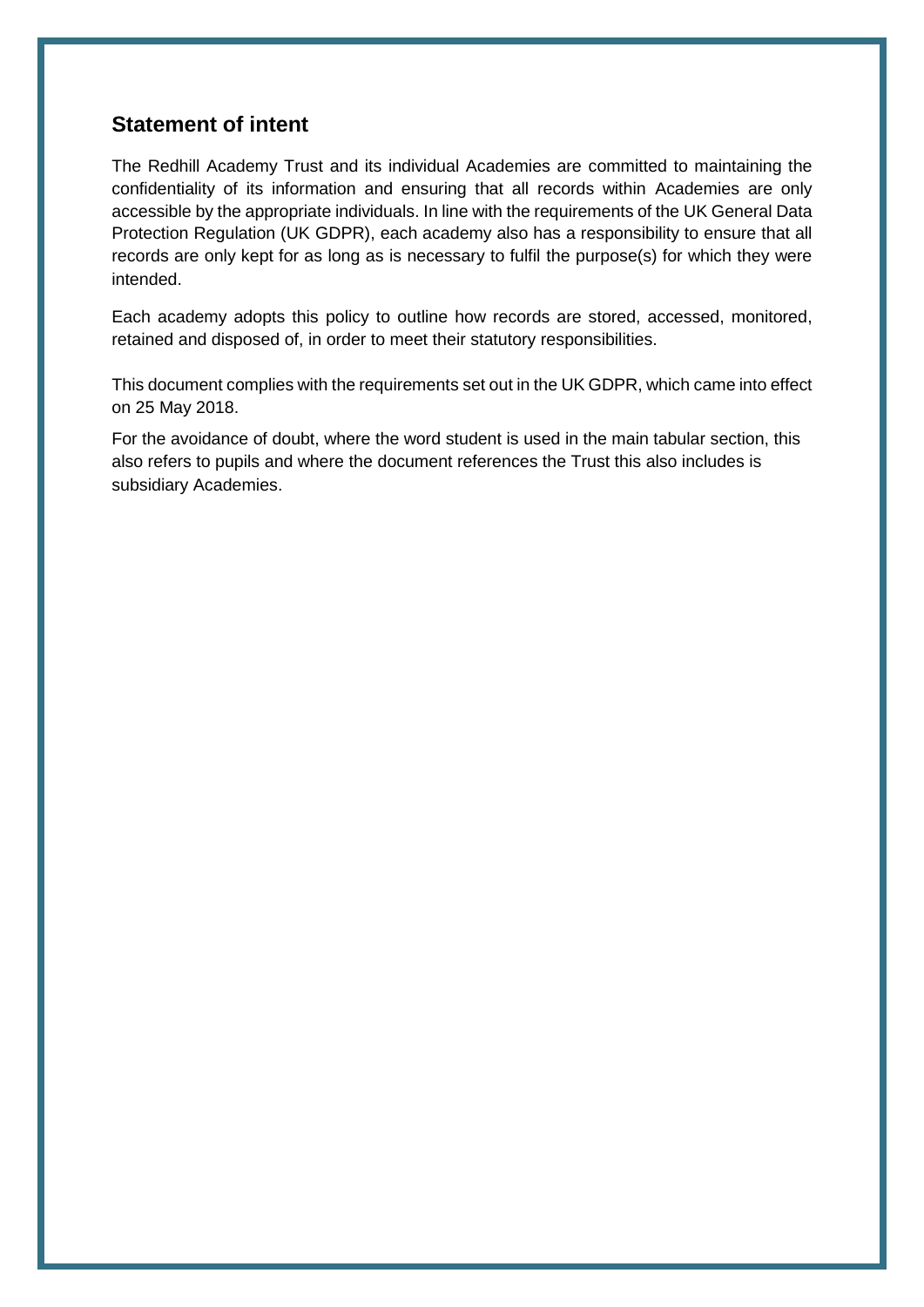## <span id="page-3-0"></span>**1. Legal framework**

- 1.1. This policy has due regard to legislation including, but not limited to, the following:
	- Data Protection Act (2018)
	- UK General Data Protection Regulation
	- Limitation Act 1980 (as amended by the Limitation Amendment Act 1980)
- 1.2. This policy also has due regard to the following guidance:
	- Information Records Management Society 'Information Management Toolkit for Academies 2019
- 1.3. This policy will be implemented in accordance with the following Trust/Academy policies and procedures:
	- Data Protection Policy
	- Freedom of Information Policy
	- Data Acceptable Use Policy
	- (Individual Academy) E-Safety Policy

#### <span id="page-3-1"></span>**2. Responsibilities**

- 2.1. The Governing body of each academy has a statutory responsibility for maintaining its own records and record-keeping systems in accordance with statutory requirements specific to the school. The responsibility is delegated to the Head Teacher.
- 2.2. The Trust Data Protection Officer (DPO), supported by Data Protection Leads in each academy, is responsible for checking the academy is compliant with this policy.
- 2.3. The person responsible for day-to-day operational management in school is the Academy Data Protection Lead (DPL), who is responsible for promoting compliance with this policy in their own academy and reviewing the policy in conjunction with the DPO.
- 2.4. The DPL is responsible for ensuring that all records are stored securely in their academy, in accordance with the retention periods outlined in this policy, and are disposed of correctly.
- 2.5. All staff members are responsible for ensuring that any records, for which they are responsible, are accurate, maintained securely and disposed of correctly, in line with the provisions of this policy and the Data Acceptable Use Policy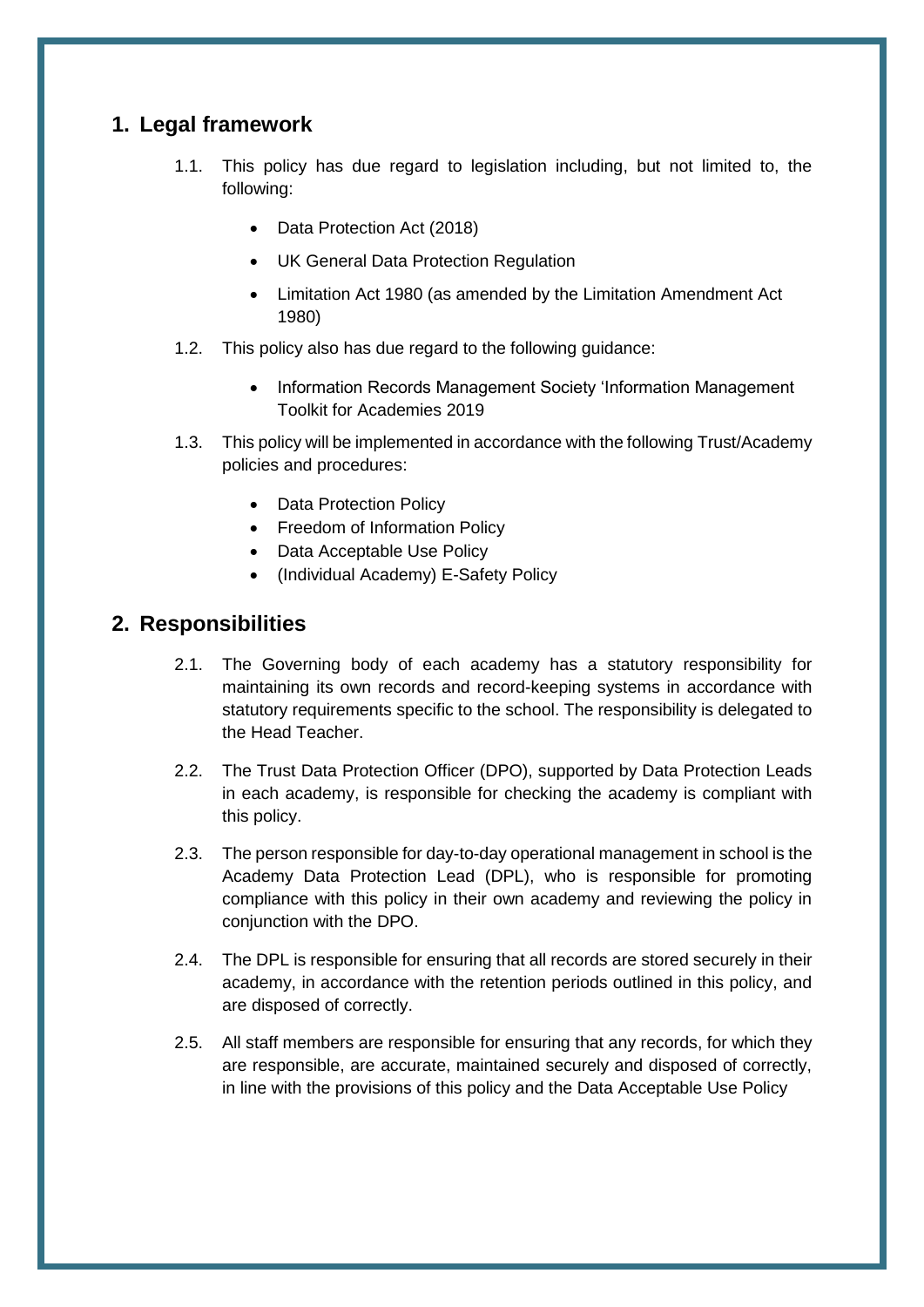#### **3. Management of student/pupil records**

- 3.1. Student/pupil records are specific documents that are used throughout a student's time in the education system – they are passed to each academy that a student/pupil attends and include all personal information relating to them, e.g. date of birth, home address, as well as their progress and achievement.
- 3.2. The following information is stored on the front of a student/pupil record, and will be easily accessible:
	- Forename, surname, gender and date of birth
	- Unique student number
	- Note of the date when the file was opened
	- Note of the date when the file was closed, if appropriate
- 3.3. The following information is stored inside the front cover of a student record, and will be easily accessible:
	- Ethnic origin, religion and first language (if not English)
	- Any preferred names
	- Position in their family, e.g. eldest sibling
	- Emergency contact details and the name of the student's doctor
	- Any allergies or other medical conditions that are important to be aware of
	- Names of parents, including their home address(es) and telephone number(s)
	- Name of the academy, admission number, the date of admission and the date of leaving, where appropriate
	- Any other agency involvement, e.g. speech and language therapist
- 3.4. The following information may be stored in a student/pupil record or alternatively on the academy's management information system, and will be easily accessible:
	- Admissions form
	- Details of any SEND
	- If the student has attended an early-years setting, the record of transfer
	- Annual written reports to parents
	- National curriculum and agreed syllabus record sheets
	- Notes relating to major incidents and accidents involving the student
	- Any information about an education and healthcare (EHC) plan and support offered in relation to the EHC plan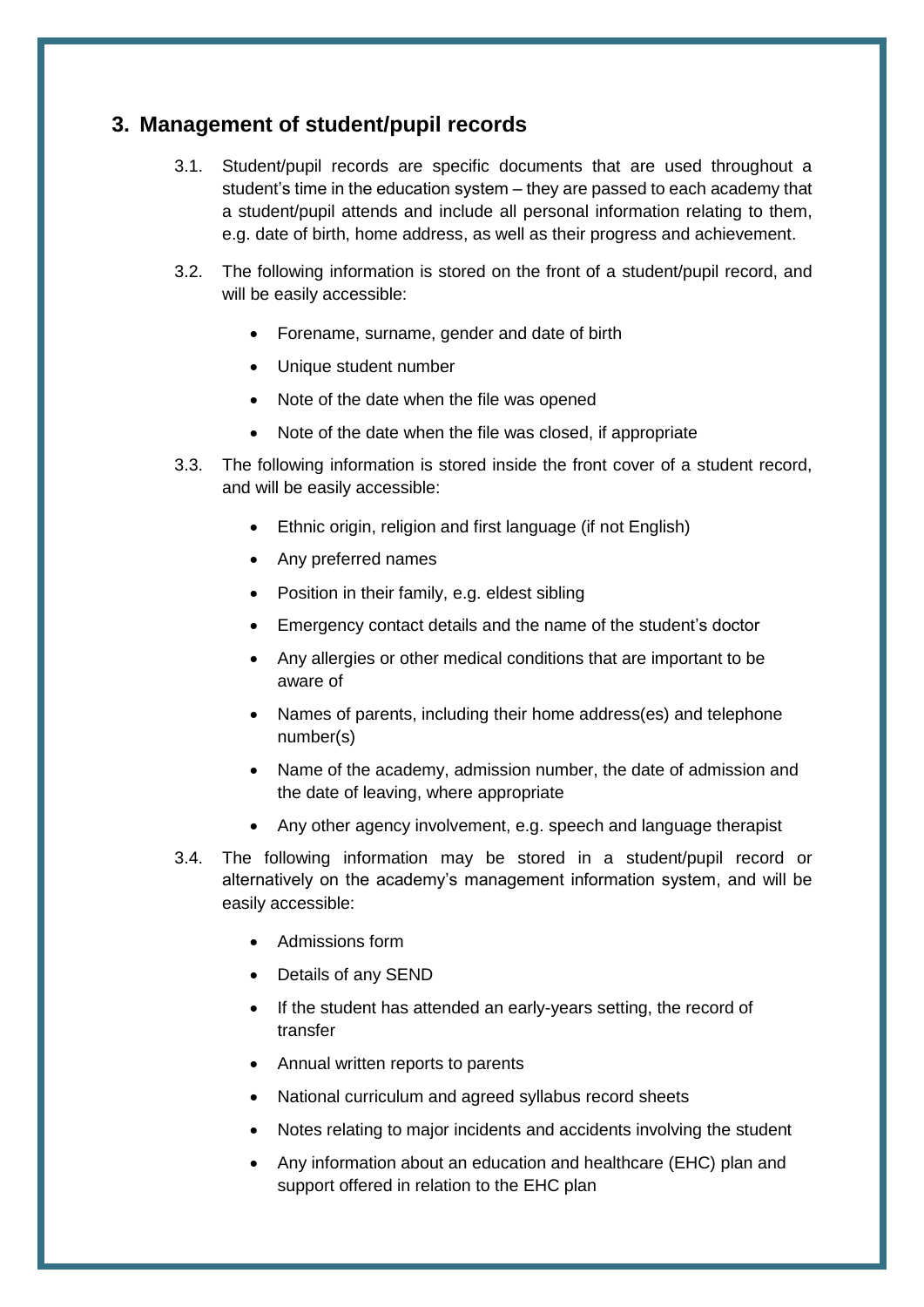- Any notes indicating child protection disclosures and reports
- Any information relating to exclusions
- Any correspondence with parents or external agencies relating to major issues, e.g. mental health
- Notes indicating that records of complaints made by parents or the student are held
- Absence notes
- Parental and, where appropriate, student consent forms for educational visits, photographs and videos, etc.
- Correspondence with parents about minor issues, e.g. behaviour
- 3.5. Hard copies of disclosures and reports relating to child protection are stored in a confidential file, in a securely locked filing cabinet in an appropriate location in the academy – a note indicating this is marked on the student/pupil file.
- 3.6. Hard copies of complaints made by parents or students are stored in a file in the headteacher's office.
- 3.7. Actual copies of accident and incident information are stored separately on the academy's electronic information system or accident file and held in line with the retention periods outlined in this policy. An additional copy may be placed in the student/pupil's file in the event of a major accident or incident.
- 3.8. Each academy will ensure that no student/pupil records are altered or amended before transferring them to the next academy that the student/pupil will attend.
- 3.9. The only exception to the above is if any records placed on the student/pupil's file have a shorter retention period and may need to be removed. In such cases, the person responsible for disposing records in the academy, will remove these records.
- 3.10. Electronic records relating to a student's record will also be transferred to the student/pupils' next academy. [Section 10](#page-16-0) of this policy outlines how electronic records will be transferred.
- 3.11. **[Primary schools only]** The academy will not keep any copies of information stored within a pupil's record, unless there is ongoing legal action at the time during which the student leaves the academy. The responsibility for these records will then transfer to the next academy that the student attends.
- 3.12. **[Secondary schools and sixth form colleges only]** If any student attends the academy until statutory school leaving age, the academy will keep the student's records until the student reaches the age of 25 years.
- 3.13. The academy will, wherever possible, avoid sending a student/pupil record by post. Where a student/pupil record must be sent by post, it will be sent by recorded post and must be signed for by the receiving school. Child Protection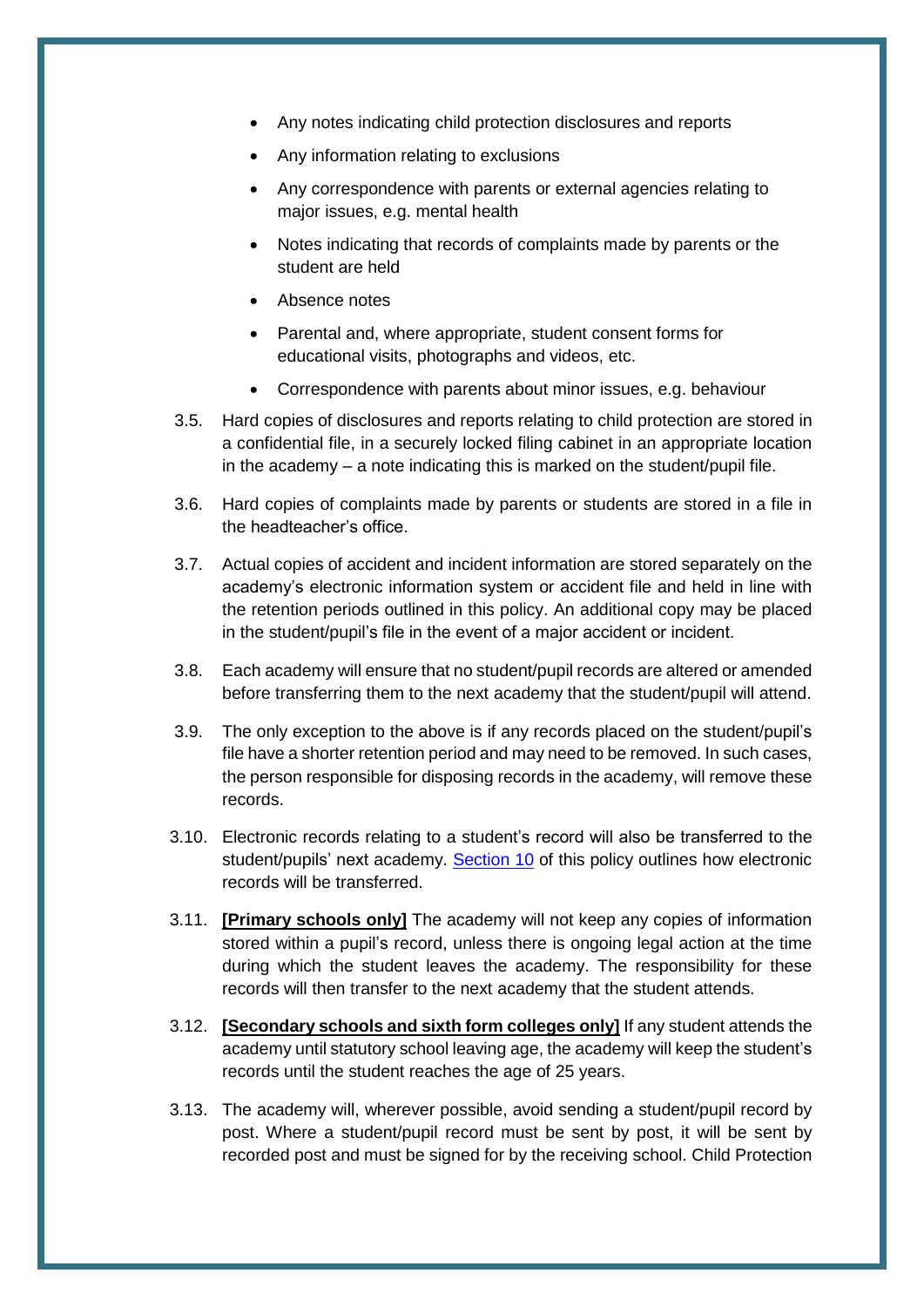records are sent separately by recorded delivery and the receiver must indicate to the sending school that they have been received.

## **4. Retention of student/pupil records and other related information**

- 4.1. The table below outlines each academy's retention periods for individual student/pupil records and the action that will be taken after the retention period, in line with any requirements.
- 4.2. Electronic copies of any information and files will be destroyed in line with the retention periods below.

| <b>Type of file</b>                                                                                                                     | <b>Retention period</b>                                      | <b>Action taken after</b><br>retention period ends                                                                                                                                                      |
|-----------------------------------------------------------------------------------------------------------------------------------------|--------------------------------------------------------------|---------------------------------------------------------------------------------------------------------------------------------------------------------------------------------------------------------|
|                                                                                                                                         | <b>Admissions</b>                                            |                                                                                                                                                                                                         |
| Register of admissions                                                                                                                  | Three years after the<br>date on which the entry<br>was made | Information is reviewed and<br>the register may be kept<br>permanently                                                                                                                                  |
| [Secondary schools only] Secondary<br>school admissions                                                                                 | The current academic<br>year, plus one year                  | Securely disposed of                                                                                                                                                                                    |
| Proof of address (supplied as part of the<br>admissions process)                                                                        | The current academic<br>year, plus one year                  | Securely disposed of                                                                                                                                                                                    |
| Supplementary information submitted,<br>including religious and medical information<br>etc. (where the admission was successful)        | Added to the student's<br>record                             | Securely disposed of                                                                                                                                                                                    |
| Supplementary information submitted,<br>including religious and medical information<br>etc. (where the admission was not<br>successful) | Until the appeals<br>process has been<br>completed           | Securely disposed of                                                                                                                                                                                    |
|                                                                                                                                         | <b>Student/Pupils' educational records</b>                   |                                                                                                                                                                                                         |
| [Primary schools only] Students'<br>educational records                                                                                 | Whilst the student<br>remains at the<br>academy              | Transferred to the next<br>destination $-$ if this is an<br>independent school, home-<br>schooling or outside of the<br>UK, the file will be kept by<br>the LA and retained for the<br>statutory period |
| [Secondary schools only] Students'<br>educational records                                                                               | 25 years after the<br>student's date of birth                | Securely disposed of                                                                                                                                                                                    |
| <b>Public examination results</b>                                                                                                       | Added to the student's<br>record                             | Returned to the examination<br>board                                                                                                                                                                    |
| Internal examination results                                                                                                            | Added to the student's<br>record                             | Securely disposed of                                                                                                                                                                                    |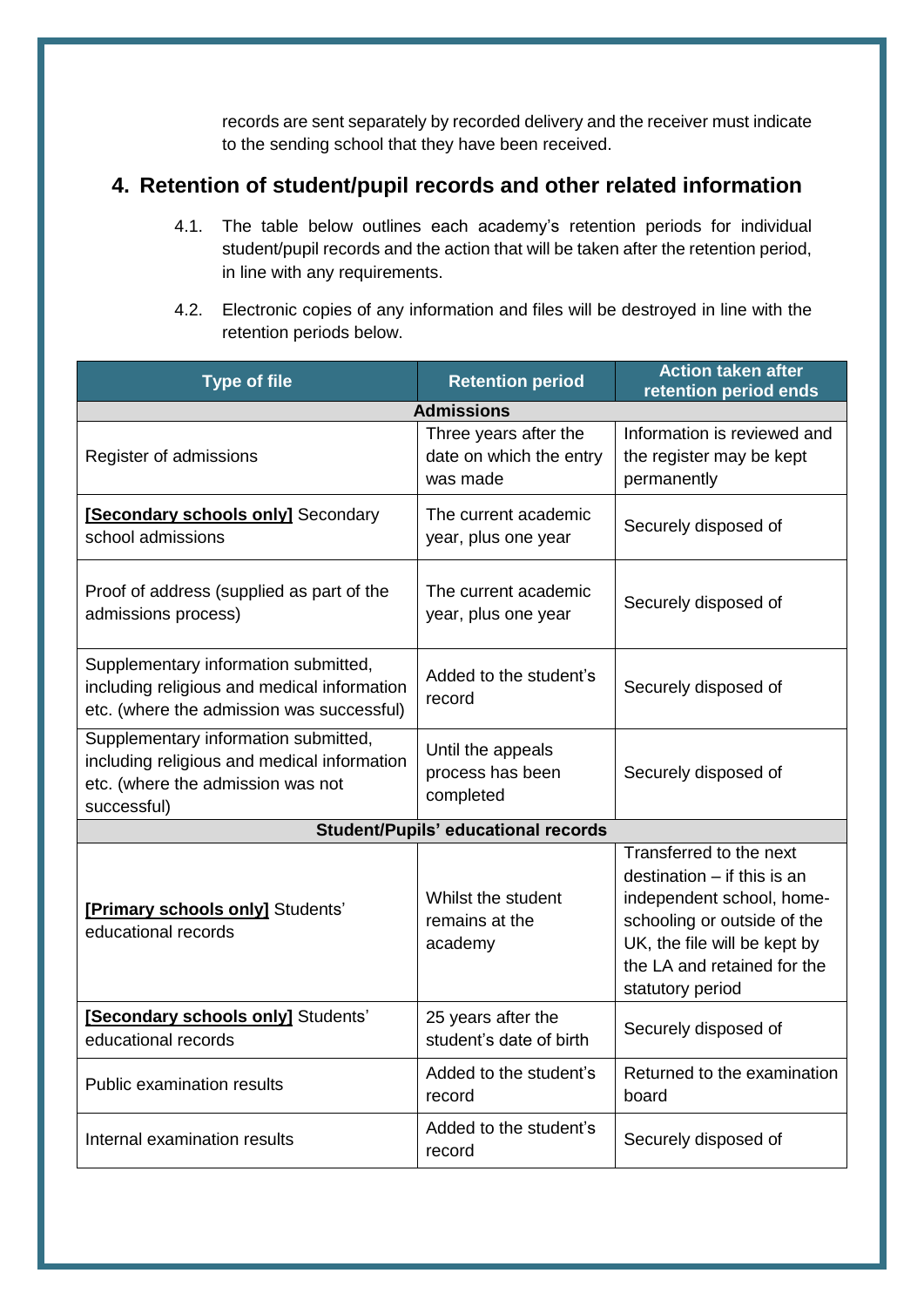| Child protection information held on a<br>student's record                                                                                                                                                         | Stored in a confidential<br>file for the same length<br>of time as the student's<br>record | Securely disposed of -<br>shredded                                                                                                                                                                      |  |
|--------------------------------------------------------------------------------------------------------------------------------------------------------------------------------------------------------------------|--------------------------------------------------------------------------------------------|---------------------------------------------------------------------------------------------------------------------------------------------------------------------------------------------------------|--|
| Child protection records held in a separate<br>file                                                                                                                                                                | 25 years after the<br>student's date of birth                                              | Securely disposed of -<br>shredded                                                                                                                                                                      |  |
|                                                                                                                                                                                                                    | <b>Attendance</b>                                                                          |                                                                                                                                                                                                         |  |
| Attendance registers                                                                                                                                                                                               | Last date of entry on to<br>the register, plus three<br>years                              | Securely disposed of                                                                                                                                                                                    |  |
| Letters authorising absence                                                                                                                                                                                        | Current academic year,<br>plus two years                                                   | Securely disposed of                                                                                                                                                                                    |  |
|                                                                                                                                                                                                                    | <b>SEND</b>                                                                                |                                                                                                                                                                                                         |  |
| SEND files, reviews and individual<br>education plans                                                                                                                                                              | 25 years after the<br>student's date of birth<br>(as stated on the<br>student's record)    | Information is reviewed and<br>the file may be kept for<br>longer than necessary if it is<br>required for the academy to<br>defend themselves in a<br>'failure to provide sufficient<br>education' case |  |
| Statement of SEN maintained under<br>section 324 of the Education Act 1996 or<br>an EHC plan maintained under section 37<br>of the Children and Families Act 2014 (and<br>any amendments to the statement or plan) | 25 years after the<br>student's date of birth<br>(as stated on the<br>student's record)    | Securely disposed of,<br>unless it is subject to a legal<br>hold                                                                                                                                        |  |
| Information and advice provided to parents<br>regarding SEND                                                                                                                                                       | 25 years after the<br>student's date of birth<br>(as stated on the<br>student's record)    | Securely disposed of,<br>unless it is subject to a legal<br>hold                                                                                                                                        |  |
| Accessibility strategy                                                                                                                                                                                             | 25 years after the<br>student's date of birth<br>(as stated on the<br>student's record)    | Securely disposed of,<br>unless it is subject to a legal<br>hold                                                                                                                                        |  |
| <b>Curriculum management</b>                                                                                                                                                                                       |                                                                                            |                                                                                                                                                                                                         |  |
| <b>SATs results</b>                                                                                                                                                                                                | 25 years after the<br>student's date of birth<br>(as stated on the<br>student's record)    | Securely disposed of                                                                                                                                                                                    |  |
| <b>Examination papers</b>                                                                                                                                                                                          | Until the<br>appeals/validation<br>process has been<br>completed                           | Securely disposed of                                                                                                                                                                                    |  |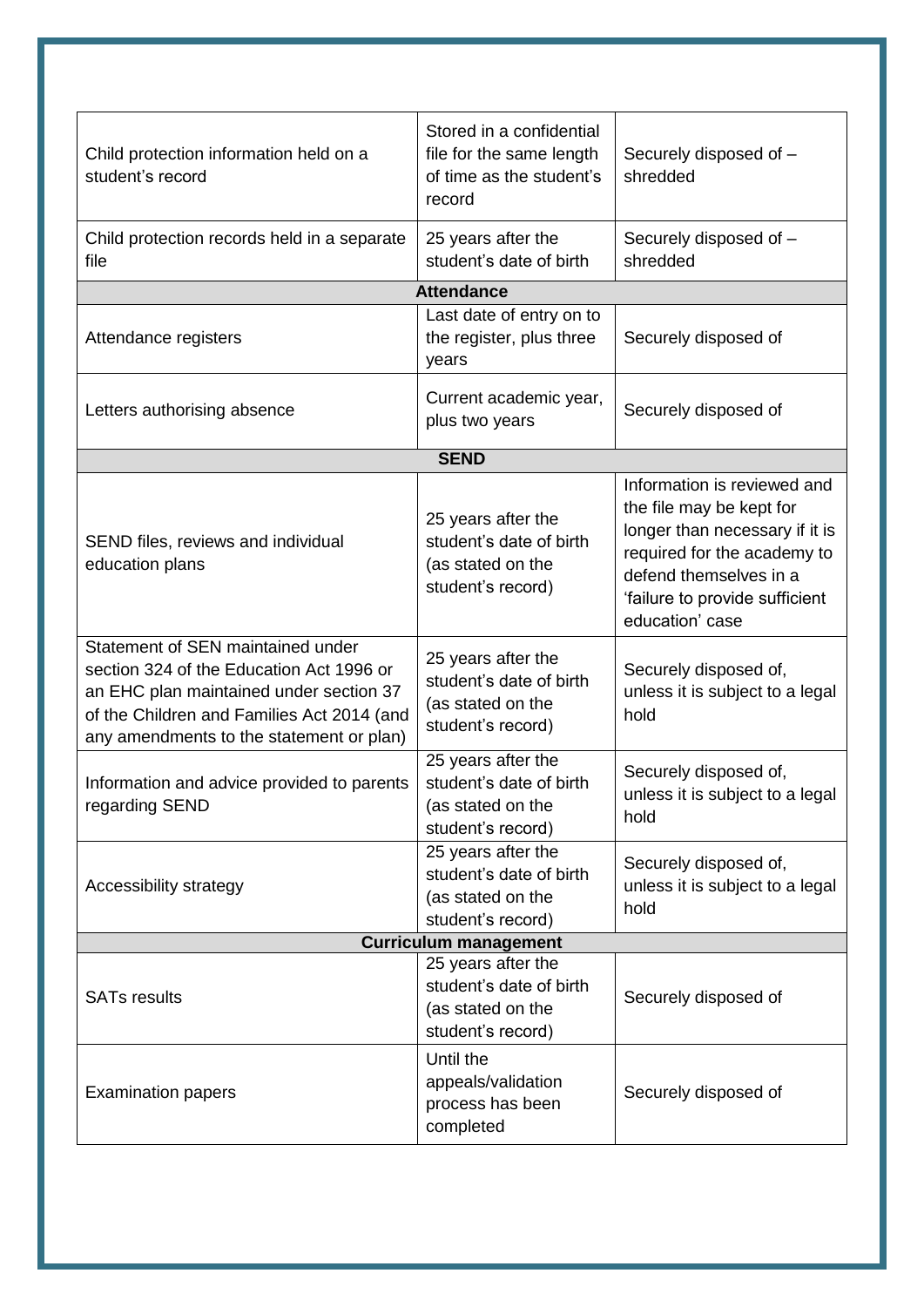| <b>Published Admission Number (PAN)</b><br>reports                           | Current academic year,<br>plus six years                                                                                                                                                                              | Securely disposed of                                |
|------------------------------------------------------------------------------|-----------------------------------------------------------------------------------------------------------------------------------------------------------------------------------------------------------------------|-----------------------------------------------------|
| Valued added and contextual data                                             | Current academic year,<br>plus six years                                                                                                                                                                              | Securely disposed of                                |
| Self-evaluation forms                                                        | Current academic year,<br>plus six years                                                                                                                                                                              | Securely disposed of                                |
| Students' work                                                               | Returned to students at<br>the end of the<br>academic year, or<br>retained for the current<br>academic year, plus<br>one year                                                                                         | Securely disposed of                                |
|                                                                              | <b>Extra-curricular activities</b>                                                                                                                                                                                    |                                                     |
| Parental consent forms for academy trips<br>where no major incident occurred | Until the conclusion of<br>the trip                                                                                                                                                                                   | Up to 22 years after the<br>student's date of birth |
| Parental consent forms for academy trips<br>where a major incident occurred  | 25 years after the<br>student's date of birth<br>on the student's record<br>(permission slips of all<br>students on the trip will<br>also be held to show<br>that the rules had been<br>followed for all<br>students) | Securely disposed of                                |
| Walking bus registers                                                        | Three years from the<br>date of the register<br>being taken                                                                                                                                                           | Securely disposed of                                |
|                                                                              | Family liaison officers and home-school liaison assistants                                                                                                                                                            |                                                     |
| Day books                                                                    | Current academic year,<br>plus two years                                                                                                                                                                              | Reviewed and destroyed if<br>no longer required     |
| Reports for outside agencies                                                 | Duration of the<br>student's time at<br>academy                                                                                                                                                                       | Securely disposed of                                |
| <b>Referral forms</b>                                                        | Whilst the referral is<br>current                                                                                                                                                                                     | Securely disposed of                                |
| Contact data sheets                                                          | Current academic year                                                                                                                                                                                                 | Reviewed and destroyed if<br>no longer active       |
| Contact database entries                                                     | Current academic year                                                                                                                                                                                                 | Reviewed and destroyed if<br>no longer required     |
| Group registers                                                              | Current academic year,<br>plus two years                                                                                                                                                                              | Securely disposed of                                |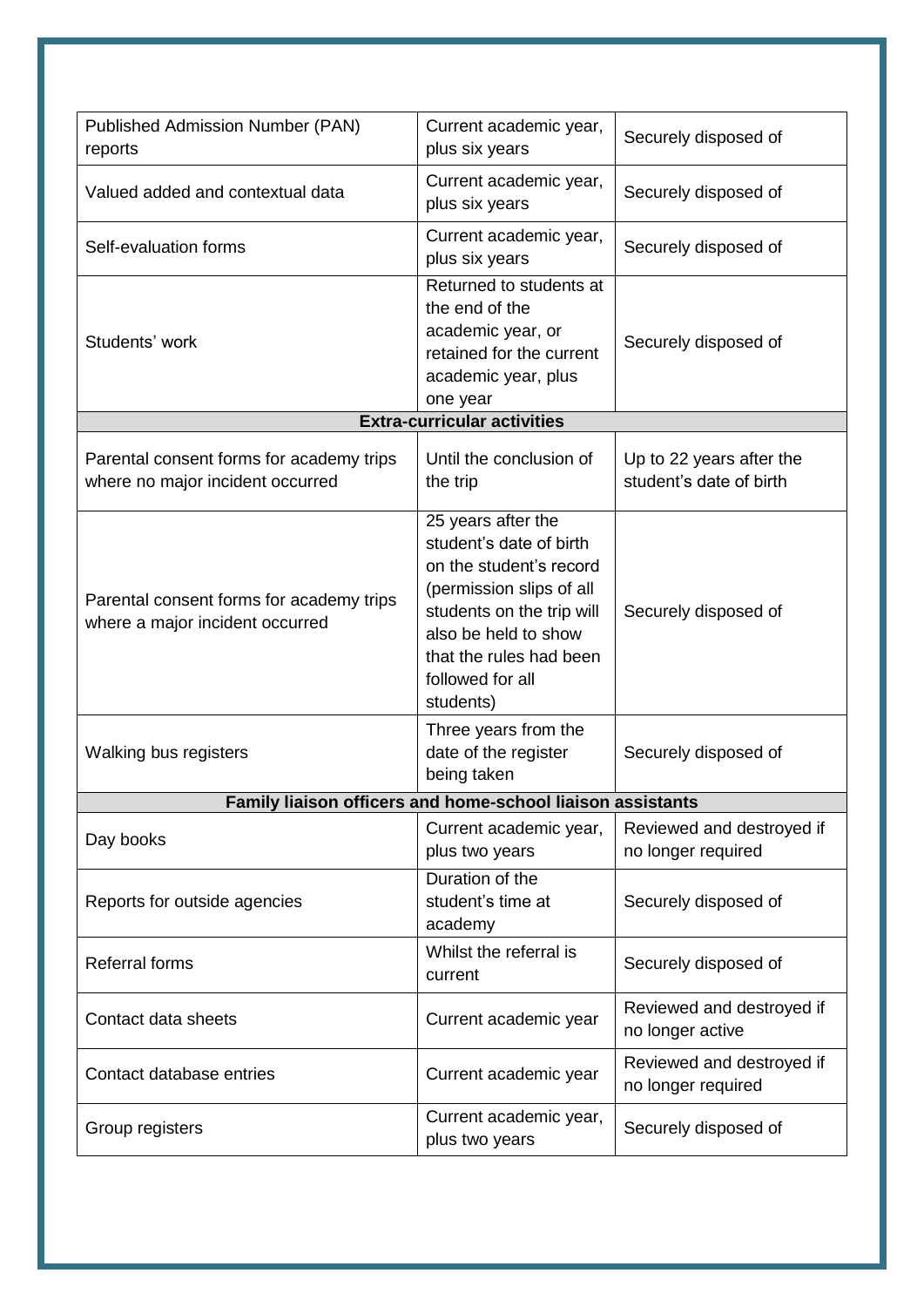## **5. Retention of staff records**

- 5.1. The table below outlines the academy's retention period for staff records and the action that will be taken after the retention period, in line with any requirements.
- 5.2. Electronic copies of any information and files will also be destroyed in line with the retention periods below.

| <b>Type of file</b>                                                                         | <b>Retention period</b>                                                                                                     | <b>Action taken after retention</b><br>period ends                                                                                                                                                           |
|---------------------------------------------------------------------------------------------|-----------------------------------------------------------------------------------------------------------------------------|--------------------------------------------------------------------------------------------------------------------------------------------------------------------------------------------------------------|
|                                                                                             | <b>Operational</b>                                                                                                          |                                                                                                                                                                                                              |
| Staff members' personal file                                                                | Termination of employment,<br>plus six years                                                                                | Securely disposed of                                                                                                                                                                                         |
| <b>Timesheets</b>                                                                           | Current academic year, plus<br>six years                                                                                    | Securely disposed of                                                                                                                                                                                         |
| Annual appraisal and<br>assessment records                                                  | Current academic year, plus<br>five years                                                                                   | Securely disposed of                                                                                                                                                                                         |
|                                                                                             | Recruitment                                                                                                                 |                                                                                                                                                                                                              |
| Records relating to the<br>appointment of a new<br>headteacher                              | Date of appointment, plus<br>six years                                                                                      | Securely disposed of                                                                                                                                                                                         |
| Records relating to the<br>appointment of new members of<br>staff (unsuccessful candidates) | Date of appointment of<br>successful candidate, plus<br>six months                                                          | Securely disposed of                                                                                                                                                                                         |
| Records relating to the<br>appointment of new members of<br>staff (successful candidates)   | Relevant information added<br>to the member of staff's<br>personal file and other<br>information retained for six<br>months | Securely disposed of                                                                                                                                                                                         |
| <b>DBS</b> certificates                                                                     | Up to six months                                                                                                            | Securely disposed of                                                                                                                                                                                         |
| Proof of identity as part of the<br>enhanced DBS check                                      | After identity has been<br>proven                                                                                           | Reviewed and a note kept of<br>what was seen and what has<br>been checked - if it is necessary<br>to keep a copy this will be placed<br>on the staff member's personal<br>file, if not, securely disposed of |
| Evidence of right to work in the<br>UK                                                      | Added to staff personal file<br>or, if kept separately,<br>termination of employment,<br>plus no longer than two<br>years   | Securely disposed of                                                                                                                                                                                         |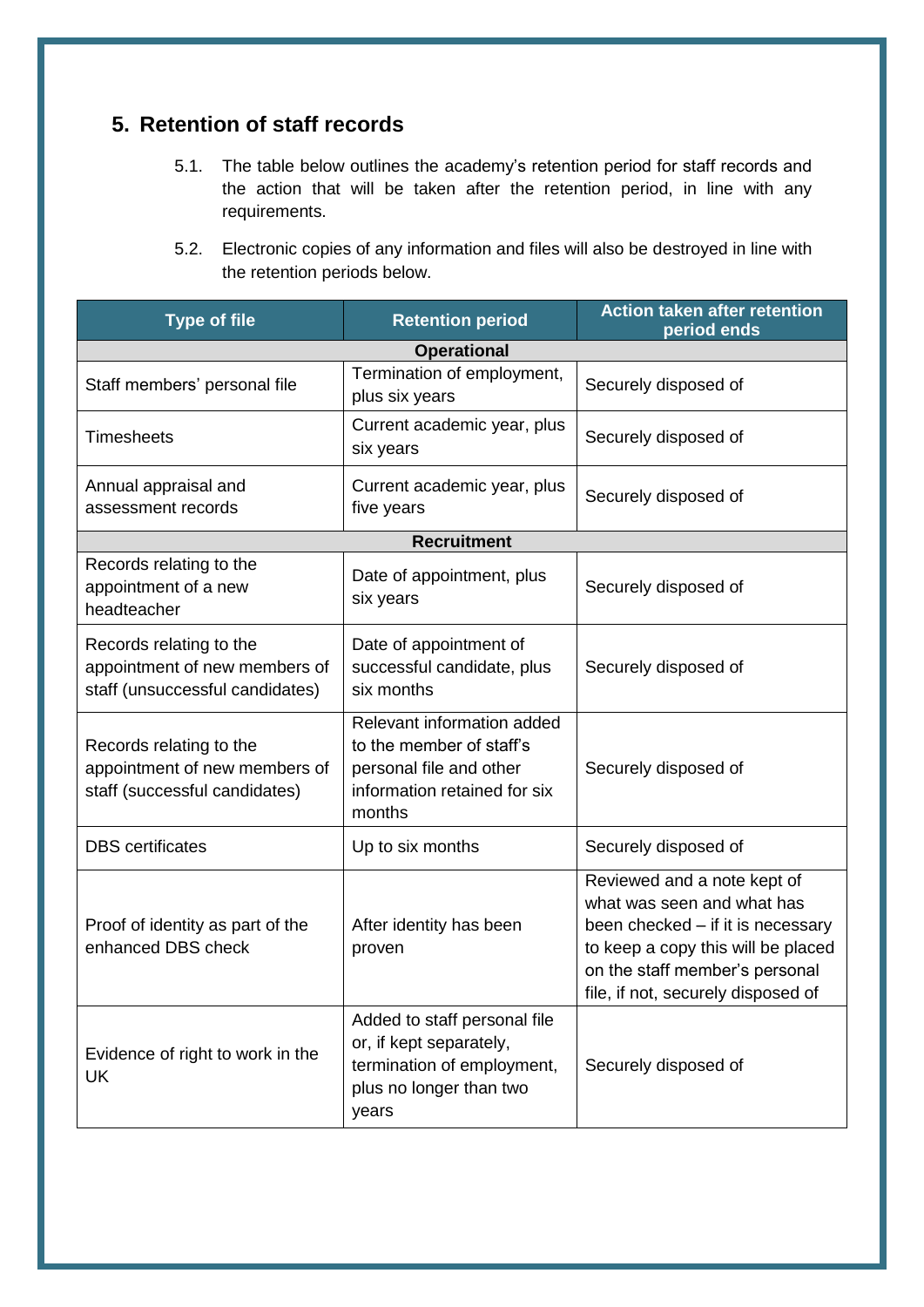<span id="page-10-0"></span>

| <b>Disciplinary and grievance procedures</b>                                   |                                                                                                                                                                  |                                                                                  |
|--------------------------------------------------------------------------------|------------------------------------------------------------------------------------------------------------------------------------------------------------------|----------------------------------------------------------------------------------|
| Child protection allegations,<br>including where the allegation is<br>unproven | Added to staff personal file,<br>and until the individual's<br>normal retirement age, or 10<br>years from the date of the<br>allegation - whichever is<br>longer | Reviewed and securely disposed<br>of - shredded                                  |
|                                                                                | If allegations are malicious,<br>they are removed from<br>personal files                                                                                         |                                                                                  |
| Oral warnings                                                                  | Date of expiration of<br>warning, plus six months                                                                                                                | Securely disposed of - if placed<br>on staff personal file, removed<br>from file |
| Written warning - level 1                                                      | Date of expiration of<br>warning, plus six months                                                                                                                | Securely disposed of - if placed<br>on staff personal file, removed<br>from file |
| Written warning - level 2                                                      | Date of expiration of<br>warning, plus 12 months                                                                                                                 | Securely disposed of - if placed<br>on staff personal file, removed<br>from file |
| Final warning                                                                  | Date of expiration of<br>warning, plus 18 months                                                                                                                 | Securely disposed of - if placed<br>on staff personal file, removed<br>from file |
| Records relating to unproven<br>incidents                                      | Conclusion of the case,<br>unless the incident is child<br>protection related and is<br>disposed of as above                                                     | Securely disposed of                                                             |

# **6. Retention of senior leadership and management records**

6.1. The table below outlines the academy's retention periods for senior leadership and management records, and the action that will be taken after the retention period, in line with any requirements.

Electronic copies of any information and files will also be destroyed in line with the retention periods below.

| <b>Type of file</b>                     | <b>Retention period</b>                                 | Action taken after retention<br>period ends |
|-----------------------------------------|---------------------------------------------------------|---------------------------------------------|
|                                         | <b>Governing board</b>                                  |                                             |
| Agendas for governing board<br>meetings | One copy alongside the<br>original set of minutes - all | Securely disposed of                        |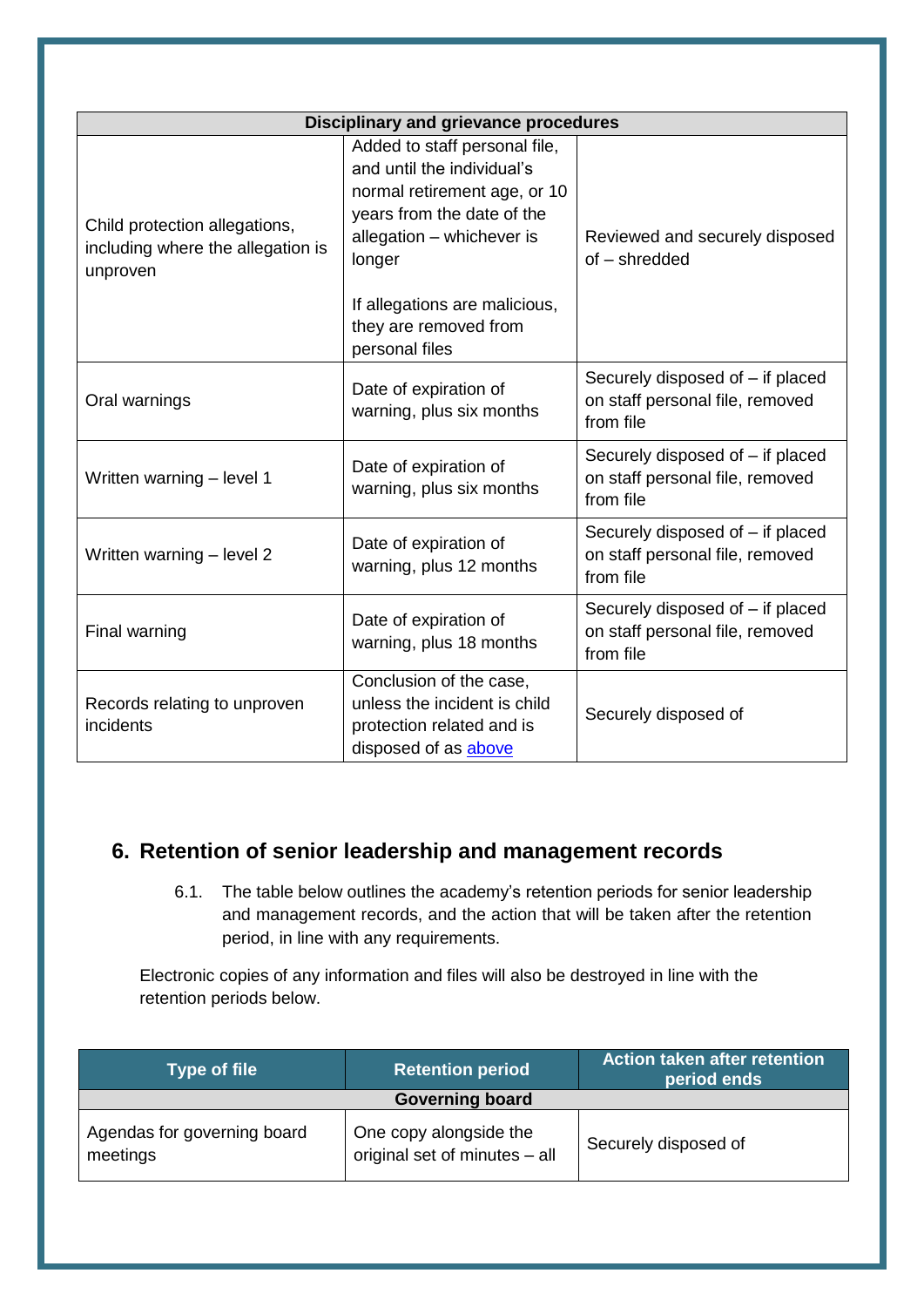|                                                                                                                                               | others disposed of without<br>retention                                                             |                                                                                                                               |
|-----------------------------------------------------------------------------------------------------------------------------------------------|-----------------------------------------------------------------------------------------------------|-------------------------------------------------------------------------------------------------------------------------------|
| Original, signed copies of the<br>minutes of governing board<br>meetings                                                                      | Permanent                                                                                           | If unable to store, these will be<br>provided to the county archives<br>service                                               |
| Inspection copies of the minutes<br>of governing board meetings                                                                               | Date of meeting, plus three<br>years                                                                | Shredded if they contain any<br>sensitive and personal<br>information                                                         |
| Reports presented to the<br>governing board                                                                                                   | Minimum of six years,<br>unless they refer to<br>individual reports - these<br>are kept permanently | Securely disposed of or, if they<br>refer to individual reports,<br>retained with the signed, original<br>copy of minutes     |
| Meeting papers relating to the<br>annual parents' meeting                                                                                     | Date of meeting, plus a<br>minimum of six years                                                     | Securely disposed of                                                                                                          |
| Instruments of government,<br>including articles of association                                                                               | Permanent                                                                                           | If unable to store, these will be<br>provided to the county archives<br>service                                               |
| <b>Trusts and endowments</b><br>managed by the governing<br>board                                                                             | Permanent                                                                                           | Retained in the academy whilst it<br>remains open, then provided to<br>the county archives service when<br>the academy closes |
| Action plans created and<br>administered by the governing<br>board                                                                            | Duration of the action plan,<br>plus three years                                                    | Securely disposed of                                                                                                          |
| Policy documents created and<br>administered by the governing<br>board                                                                        | Duration of the policy, plus<br>three years                                                         | Securely disposed of                                                                                                          |
| Records relating to complaints<br>dealt with by the governing<br>board                                                                        | Date of the resolution of the<br>complaint, plus a minimum<br>of six years                          | Reviewed for further retention in<br>case of contentious disputes,<br>then securely disposed of                               |
| Annual reports created under the<br>requirements of The Education<br>(Governors' Annual Reports)<br>(England) (Amendment)<br>Regulations 2002 | Date of report, plus 10 years                                                                       | Securely disposed of                                                                                                          |
| Proposals concerning changing<br>the status of the academy                                                                                    | Date proposal accepted or<br>declined, plus three years                                             | Securely disposed of                                                                                                          |
|                                                                                                                                               | Headteacher and senior leadership team (SLT)                                                        |                                                                                                                               |
| Log books of activity in the<br>academy maintained by the<br>headteacher                                                                      | Date of last entry, plus a<br>minimum of six years                                                  | Reviewed and offered to the<br>county archives service if<br>appropriate                                                      |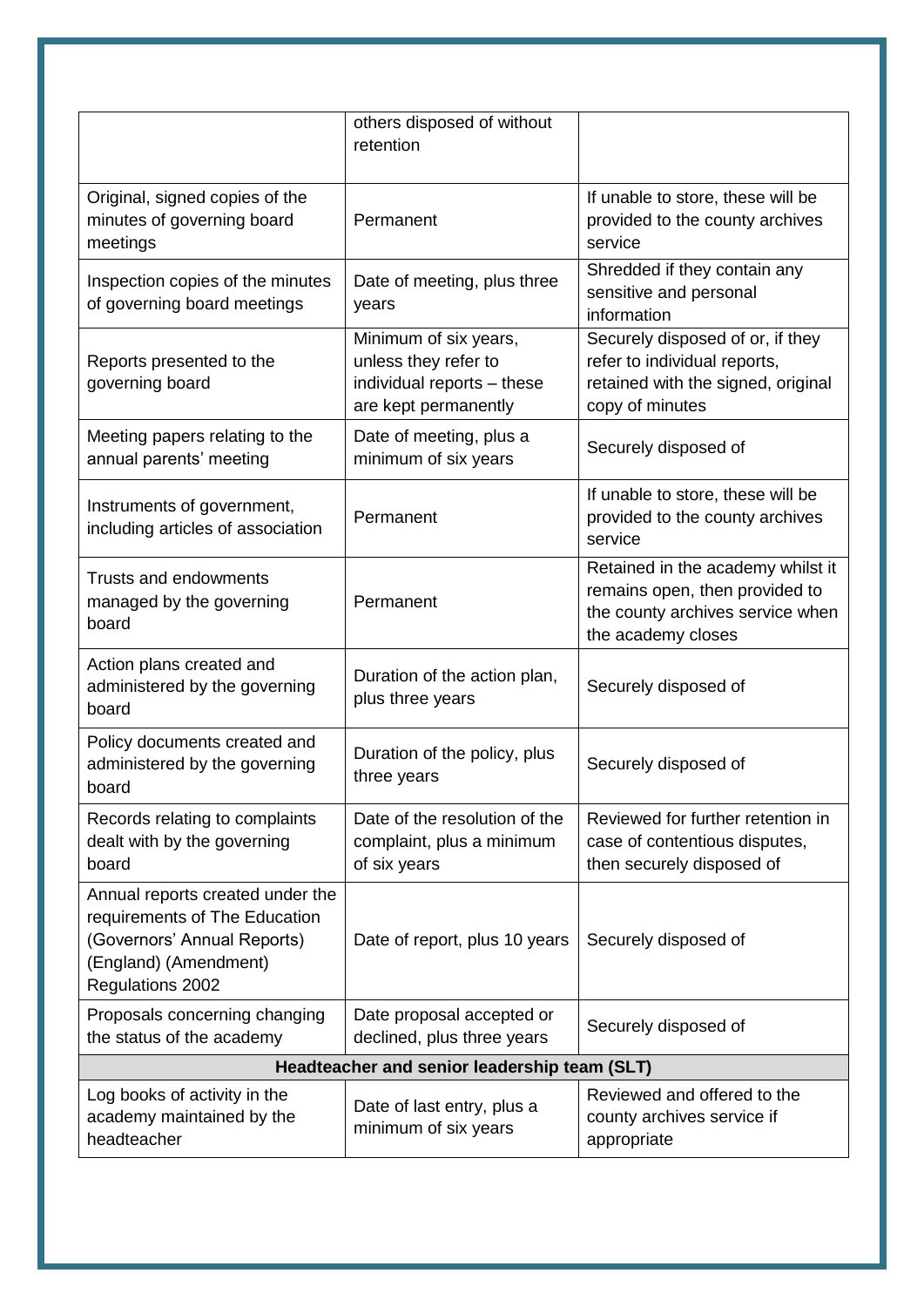| Minutes of SLT meetings and<br>the meetings of other internal<br>administrative bodies                                                                   | Date of the meeting, plus<br>three years             | Reviewed and securely disposed<br>Ωf |
|----------------------------------------------------------------------------------------------------------------------------------------------------------|------------------------------------------------------|--------------------------------------|
| Reports created by the<br>headteacher or SLT                                                                                                             | Date of the report, plus a<br>minimum of three years | Reviewed and securely disposed<br>οf |
| Records created by the<br>headteacher, deputy<br>headteacher, heads of year and<br>other members of staff with<br>administrative responsibilities        | Current academic year, plus<br>six years             | Reviewed and securely disposed<br>Ωf |
| Correspondence created by the<br>headteacher, deputy<br>headteacher, heads of year and<br>other members of staff with<br>administrative responsibilities | Date of correspondence,<br>plus three years          | Reviewed and securely disposed<br>of |
| Professional development plan                                                                                                                            | Duration of the plan, plus six<br>years              | Securely disposed of                 |
| Academy development plan                                                                                                                                 | Duration of the plan, plus<br>three years            | Securely disposed of                 |

## **7. Retention of health and safety records**

- 7.1. The table below outlines the academy's retention periods for health and safety records, and the action that will be taken after the retention period, in line with any requirements.
- 7.2. Electronic copies of any information and files will also be destroyed in line with the retention periods below.

| <b>Type of file</b>                    | <b>Retention period</b>                          | <b>Action taken after retention</b><br>period ends |
|----------------------------------------|--------------------------------------------------|----------------------------------------------------|
| <b>Health and safety</b>               |                                                  |                                                    |
| Health and safety policy<br>statements | Duration of policy, plus three<br>vears          | Securely disposed of                               |
| Health and safety risk<br>assessments  | Duration of risk assessment,<br>plus three years | Securely disposed of                               |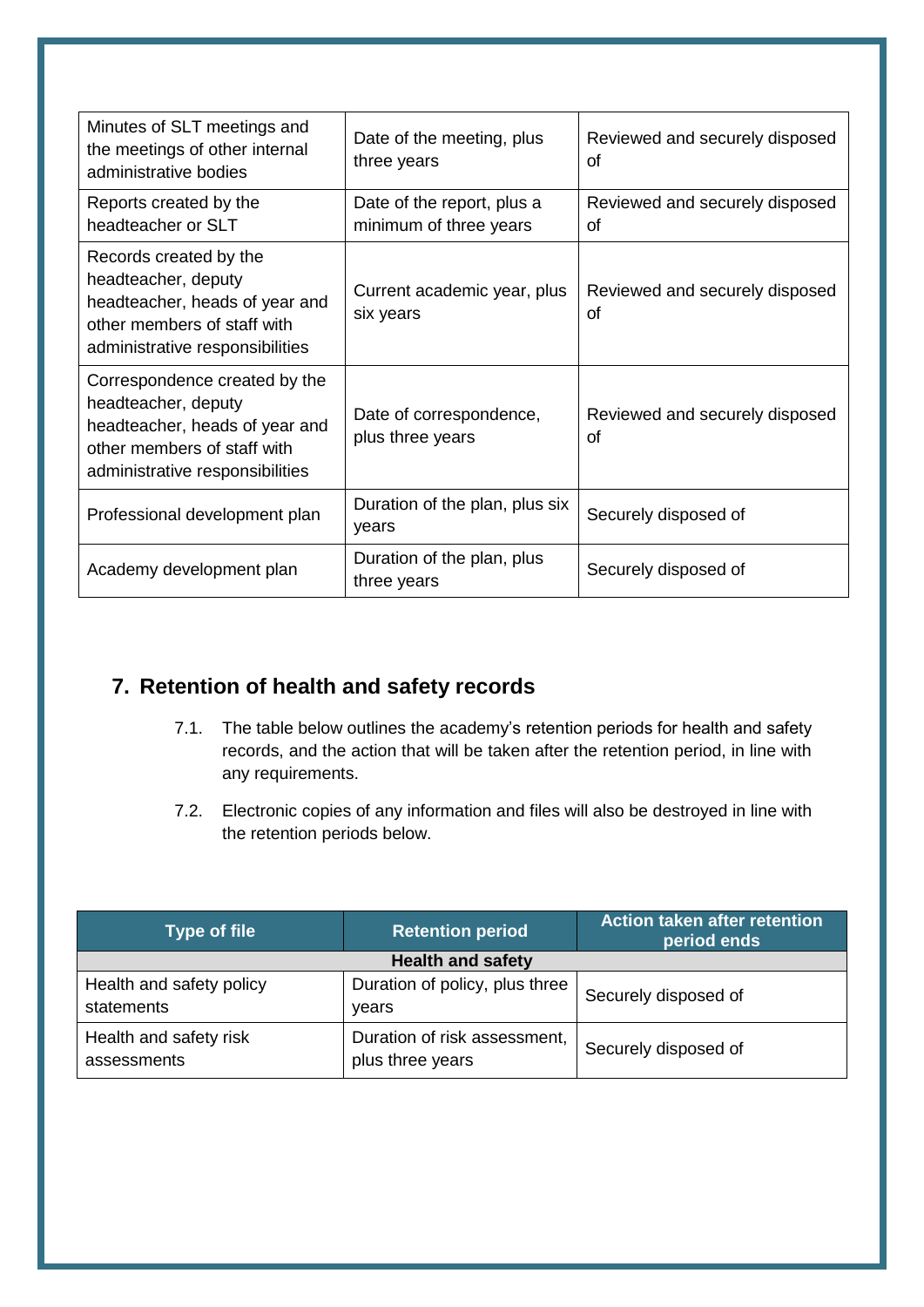| Records relating to accidents<br>and injuries at work                                                             | Date of incident, plus 12<br>years. In the case of serious<br>accidents, a retention period<br>of 15 years is applied | Securely disposed of |
|-------------------------------------------------------------------------------------------------------------------|-----------------------------------------------------------------------------------------------------------------------|----------------------|
| Accident reporting – adults                                                                                       | Date of the incident, plus six<br>years                                                                               | Securely disposed of |
| Accident reporting – students                                                                                     | 25 years after the student's<br>date of birth, on the<br>student's record                                             | Securely disposed of |
| Control of substances hazardous<br>to health                                                                      | Current academic year, plus<br>40 years                                                                               | Securely disposed of |
| Information relating to areas<br>where employees and persons<br>are likely to come into contact<br>with asbestos  | Date of last action, plus 40<br>years                                                                                 | Securely disposed of |
| Information relating to areas<br>where employees and persons<br>are likely to come into contact<br>with radiation | Date of last action, plus 50<br>years                                                                                 | Securely disposed of |
| Fire precautions log books                                                                                        | Current academic year, plus<br>six years                                                                              | Securely disposed of |

# **8. Retention of financial records**

- 8.1. The table below outlines the academy's retention periods for financial records and the action that will be taken after the retention period, in line with any requirements.
- 8.2. Electronic copies of any information and files will also be destroyed in line with the retention periods below.

| Type of file            | <b>Retention period</b>                    | Action taken after retention<br>period ends |
|-------------------------|--------------------------------------------|---------------------------------------------|
| <b>Payroll pensions</b> |                                            |                                             |
| Maternity pay records   | Current academic year,<br>plus three years | Securely disposed of                        |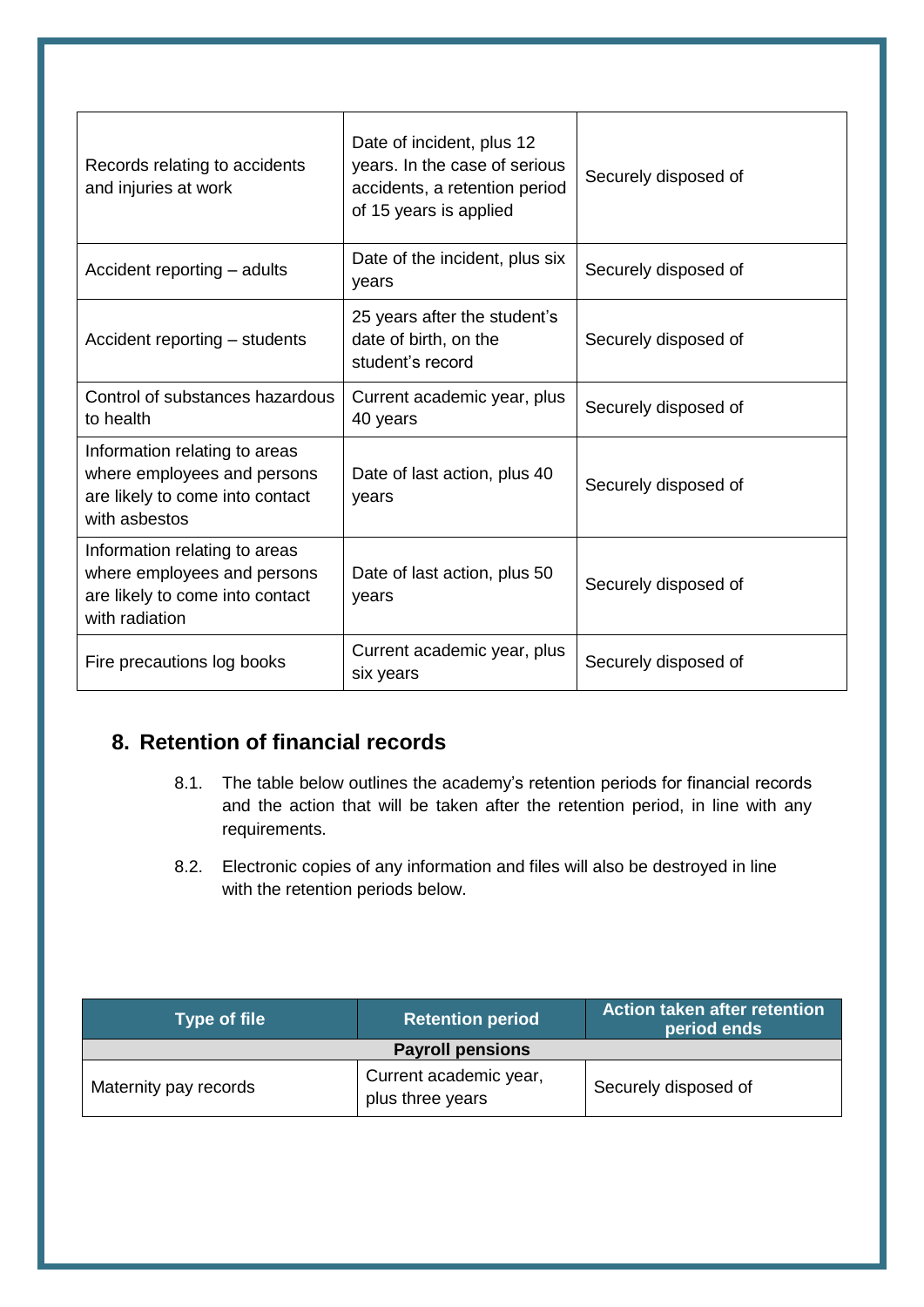| Records held under Retirement<br><b>Benefits Schemes (Information</b><br>Powers) Regulations 1995   | Current academic year,<br>plus six years            | Securely disposed of                                 |  |  |
|-----------------------------------------------------------------------------------------------------|-----------------------------------------------------|------------------------------------------------------|--|--|
| <b>Risk management and insurance</b>                                                                |                                                     |                                                      |  |  |
| Employer's liability insurance<br>certificate                                                       | Closure of the academy,<br>plus 40 years            | Securely disposed of                                 |  |  |
|                                                                                                     | <b>Asset management</b>                             |                                                      |  |  |
| Inventories of furniture and<br>equipment                                                           | Current academic year,<br>plus six years            | Securely disposed of                                 |  |  |
| Burglary, theft and vandalism<br>report forms                                                       | Current academic year,<br>plus six years            | Securely disposed of                                 |  |  |
|                                                                                                     | Accounts and statements including budget management |                                                      |  |  |
| Annual accounts                                                                                     | Current academic year,<br>plus six years            | Disposed of against common<br>standards              |  |  |
| Loans and grants managed by<br>the academy                                                          | Date of last payment, plus<br>12 years              | Information is reviewed then<br>securely disposed of |  |  |
| All records relating to the creation<br>and management of budgets                                   | Duration of the budget, plus<br>three years         | Securely disposed of                                 |  |  |
| Invoices, receipts, order books,<br>requisitions and delivery notices                               | Current financial year, plus<br>six years           | Securely disposed of                                 |  |  |
| Records relating to the collection<br>and banking of monies                                         | Current financial year, plus<br>six years           | Securely disposed of                                 |  |  |
| Records relating to the<br>identification and collection of<br>debt                                 | Current financial year, plus<br>six years           | Securely disposed of                                 |  |  |
|                                                                                                     | <b>Contract management</b>                          |                                                      |  |  |
| All records relating to the<br>management of contracts under<br>seal                                | Last payment on the<br>contract, plus 12 years      | Securely disposed of                                 |  |  |
| All records relating to the<br>management of contracts under<br>signature                           | Last payment on the<br>contract, plus six years     | Securely disposed of                                 |  |  |
| All records relating to the<br>monitoring of contracts                                              | Current academic year,<br>plus two years            | Securely disposed of                                 |  |  |
| <b>School fund</b>                                                                                  |                                                     |                                                      |  |  |
| Cheque books, paying in books,<br>ledgers, invoices, receipts, bank<br>statements and journey books | Current academic year,<br>plus six years            | Securely disposed of                                 |  |  |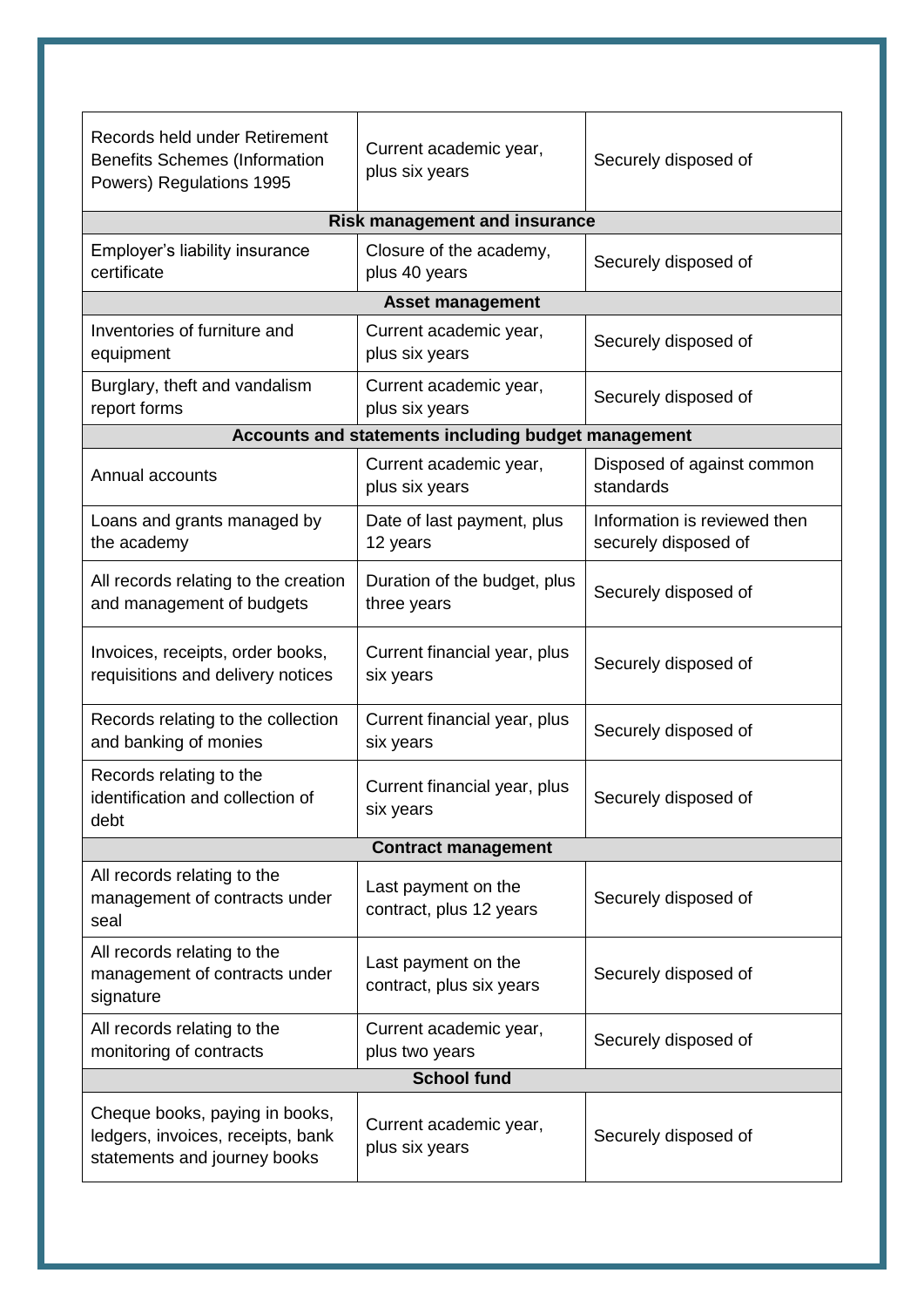| <b>School meals</b>         |                                            |                      |  |  |
|-----------------------------|--------------------------------------------|----------------------|--|--|
| Free school meals registers | Current academic year,<br>plus six years   | Securely disposed of |  |  |
| School meals registers      | Current academic year,<br>plus three years | Securely disposed of |  |  |
| School meals summary sheets | Current academic year,<br>plus three years | Securely disposed of |  |  |

# **9. Retention of other records**

- 9.1. The table below outlines the academy's retention periods for any other records held by the academy, and the action that will be taken after the retention period, in line with any requirements.
- 9.2. Electronic copies of any information and files will also be destroyed in line with the retention periods below.

| <b>Type of file</b>                                                                              | <b>Retention period</b>                               | <b>Action taken after retention</b><br>period ends             |  |  |  |
|--------------------------------------------------------------------------------------------------|-------------------------------------------------------|----------------------------------------------------------------|--|--|--|
| <b>Property management</b>                                                                       |                                                       |                                                                |  |  |  |
| Title deeds of properties<br>belonging to the academy                                            | Permanent                                             | Transferred to new owners if<br>the building is leased or sold |  |  |  |
| Plans of property belonging to<br>the academy                                                    | For as long as the building<br>belongs to the academy | Transferred to new owners if<br>the building is leased or sold |  |  |  |
| Leases of property leased by<br>or to the academy                                                | Expiry of lease, plus six<br>years                    | Securely disposed of                                           |  |  |  |
| Records relating to the letting<br>of academy premises                                           | Current financial year, plus<br>six years             | Securely disposed of                                           |  |  |  |
|                                                                                                  | <b>Maintenance</b>                                    |                                                                |  |  |  |
| All records relating to the<br>maintenance of the academy<br>carried out by contractors          | Current academic year, plus<br>six years              | Securely disposed of                                           |  |  |  |
| All records relating to the<br>maintenance of the academy<br>carried out by academy<br>employees | Current academic year, plus<br>six years              | Securely disposed of                                           |  |  |  |
| <b>Operational administration</b>                                                                |                                                       |                                                                |  |  |  |
| <b>General file series</b>                                                                       | Current academic year, plus<br>five years             | Reviewed and securely<br>disposed of                           |  |  |  |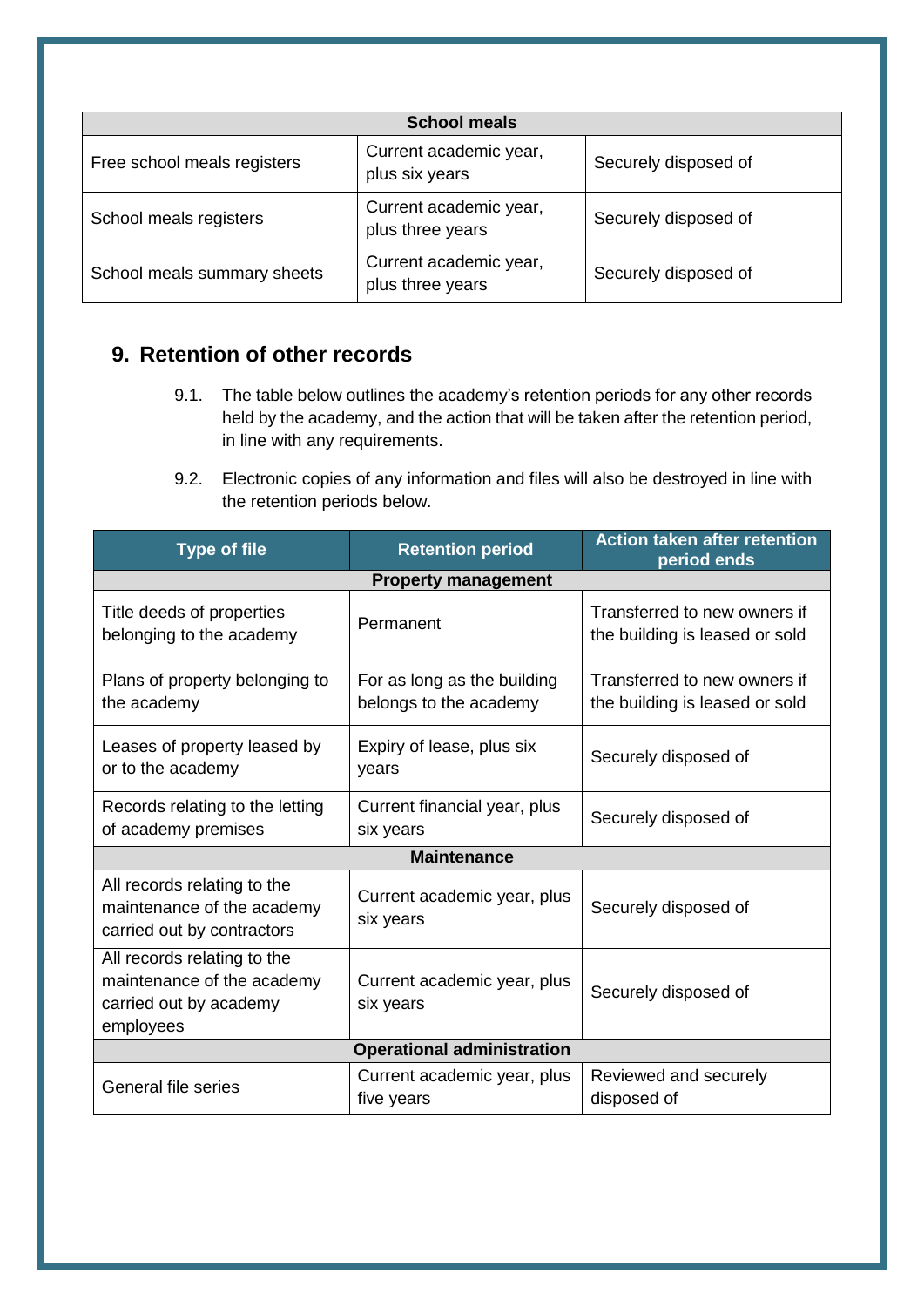| Records relating to the creation<br>and publication of the academy<br>brochure and/or prospectus                         | Current academic year, plus<br>three years | Disposed of against common<br>standards |
|--------------------------------------------------------------------------------------------------------------------------|--------------------------------------------|-----------------------------------------|
| Records relating to the creation<br>and distribution of circulars to<br>staff, parents or students                       | Current academic year, plus<br>one year    | Disposed of against common<br>standards |
| Newsletters and other items<br>with short operational use                                                                | Current academic year plus<br>one year     | Disposed of against common<br>standards |
| Visitors' books and signing-in<br>sheets                                                                                 | Current academic year, plus<br>six years   | Reviewed then securely<br>disposed of   |
| Records relating to the creation<br>and management of parent-<br>teacher associations and/or old<br>student associations | Current academic year, plus<br>six years   | Reviewed then securely<br>disposed of   |

## <span id="page-16-0"></span>**10. Storing and protecting information**

- 10.1. For details on Data Acceptable Use, please refer to the Trust Data Acceptable Use Policy
- 10.2. Any damage to or theft of data will be managed in accordance with the Trust's Data Protection Policy and if appropriate the staff disciplinary policy..

## **11. Accessing information**

- 11.1. Each academy is transparent with data subjects, the information we hold and how it can be accessed.
- 11.2. All members of staff, parents of registered students/pupils and other users of the academy, e.g. visitors and third-party clubs, are entitled to:
	- Know what information the academy holds and processes about them or their child and why.
	- Understand how to gain access to it.
	- Understand how to provide and withdraw consent to information being held.
	- Understand what the academy is doing to comply with its obligations under the GDPR.
- 11.3. All members of staff, parents of registered students and other users of the academy and its facilities have the right, under the GDPR, to access certain personal data being held about them or their child.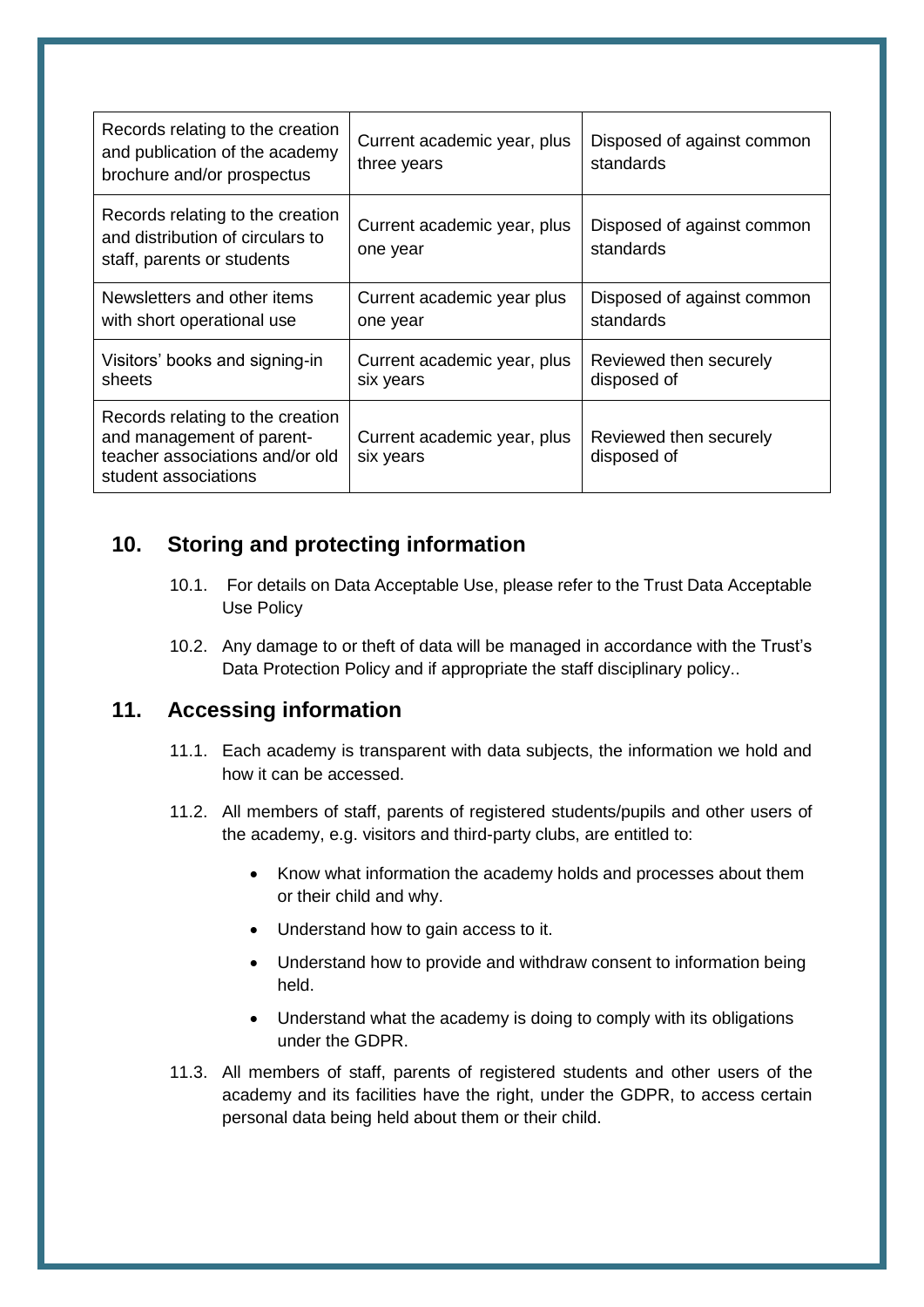- 11.4. Personal information can be shared with students/pupils once they are considered to be at an appropriate age and responsible for their own affairs; although, this information can still be shared with parents.
- 11.5. Students who are considered to be at an appropriate age to make decisions for themselves are entitled to have their personal information handled in accordance with their rights.
- 11.6. The academy will adhere to the provisions outlined in the Trust's Data Protection Policy when responding to requests seeking access to personal information.

#### **12. Information audit**

- 12.1. The academy conducts information audits on an annual basis against all information held by the academy to evaluate the information the academy is holding, receiving and using, and to ensure that this is correctly managed in accordance with the GDPR. This includes the following information:
	- Paper documents and records
	- Electronic documents and records
	- Databases
	- Microfilm or microfiche
	- Sound recordings
	- Video and photographic records
	- Hybrid files, containing both paper and electronic information
- 12.2. The information audit may be completed in a number of ways, including, but not limited to:
	- $\bullet$  Interviews with staff members with key responsibilities to identify information and information flows, etc.
	- Questionnaires to key staff members to identify information and information flows, etc.
	- A mixture of the above
- 12.3. The Operations Manager is responsible for completing the information audit. The information audit will include the following:
	- The academy's data needs
	- The information needed to meet those needs
	- The format in which data is stored
	- How long data needs to be kept for
	- Vital records status and any protective marking
	- Who is responsible for maintaining the original document